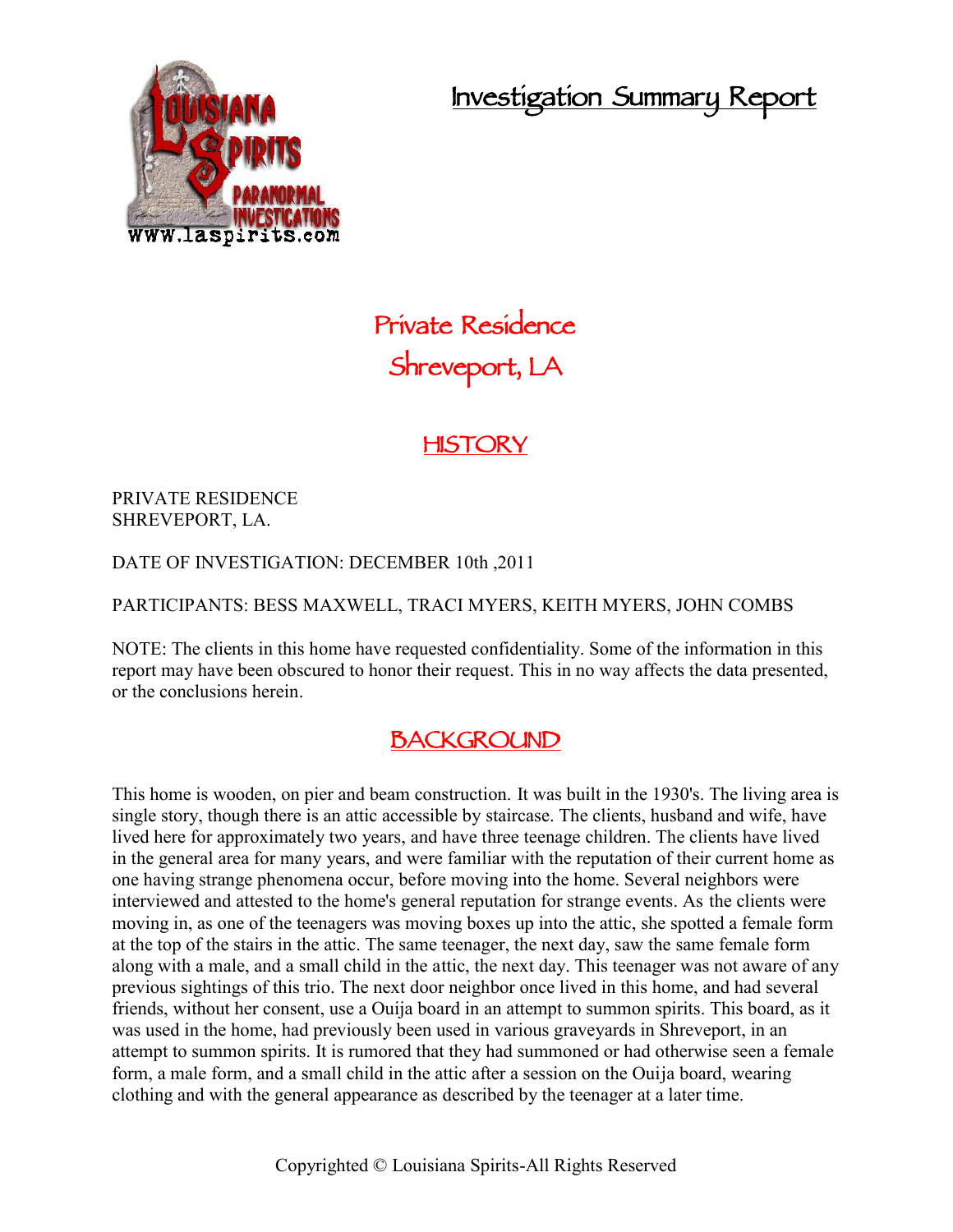This same teenager saw a male form outside her bedroom window one morning, early. The male form was seen from the waist up, then vanished. The window is elevated, such that someone outside, not using a ladder or similar, could be seen only from the chin upward, and there is nothing readily or normally available in this location to stand on, looking into the window. The form also vanished, not consistent with stepping off a ladder or other elevated object. The current clients are storing the ashes of a cremated individual, in their home. This teenager, while looking at photographs at a later time, spotted an image, and identified it as the man seen outside her window. This was a photo of the cremated individual whose ashes are currently stored in the home. The viewing of these photos was casual, and not for the purposes of identifying the individual seen outside the window. It is also noted that the bedroom is a later addition to the home. There are two additional rooms added, a bedroom on the back left, and a washroom. The back bedroom has a heavy oppressive atmosphere, and is noted for having cold spots, not explainable by air conditioning or heating failures. The washroom has a heavy atmosphere, and none of the clients' three dogs will stay or cross through this area unless forced to do so. None of the three dogs have any problems with any other area in the home.

The wife, female client, has had someone whisper into her in, while working on the computer in the dining area, with no one visible to have done so. On the day of our investigation, 2 of the dinette chairs were moved around while the clients were gone, no one home at all to have moved these chairs. The night before, the husband spotted a form consistent with a small child, age 8 to 9, move down the hallway. The husband was seated in a recliner in the master bedroom, with a clear view of the hallway. There is no one of this age in the family, and no one of that age visiting at the time. All members of the household report regular, repeated drain of batteries in all areas of the home. This includes rechargeable batteries, such as in cell phones. When away from home, the batteries last for days. At home, even fully-charged batteries last less than one hour, even without use of the phone, etc.

EQUIPMENT: Digital Cameras, Infrared cameras and DVR system, Digital audio recorders, Ion Counters, P-SB7 Spirit Box, Infra-sound detection equipment, Digital thermometers, Various EMF meters including Tri-Fields, Motion detectors includinggeophone and laser grid systems, Ovilus interactive voice communications device, and PEAR REG-1 units for the detection of anomalous human consciousness with software on Hewlett-Packard computers.

### **INVESTIGATION**

At the time and places tested, no anomalous photos were taken. No data was noted on video. Nothing unusual was detected by laser grid or geophone. No high EMF fields from AC current were found in any location likely to result in prolonged exposure, although there are some areas of high EMF fields from older wiring. No anomalous hot spots or cold spots were noted. No anomalous motions were noted. Two EVP voices were recorded and several recordings were made of words formed by the P-SB7. No excessive positive ion counts were noted. No infrasound, nor standing waves of such, were detected at times of testing, in the areas of testing.

### **PERSONAL EXPERIENCES**

JOHN COMBS: About 9:00 PM, I entered bedroom number three to reset a computer that was performing testing for consciousness detection. The computer was on the bed, near the head of the bed, and was to the left on the door entering this bedroom. I knelt onto the carpet for easy access. The door to this bedroom was closed, about three feet behind me, slightly to my right and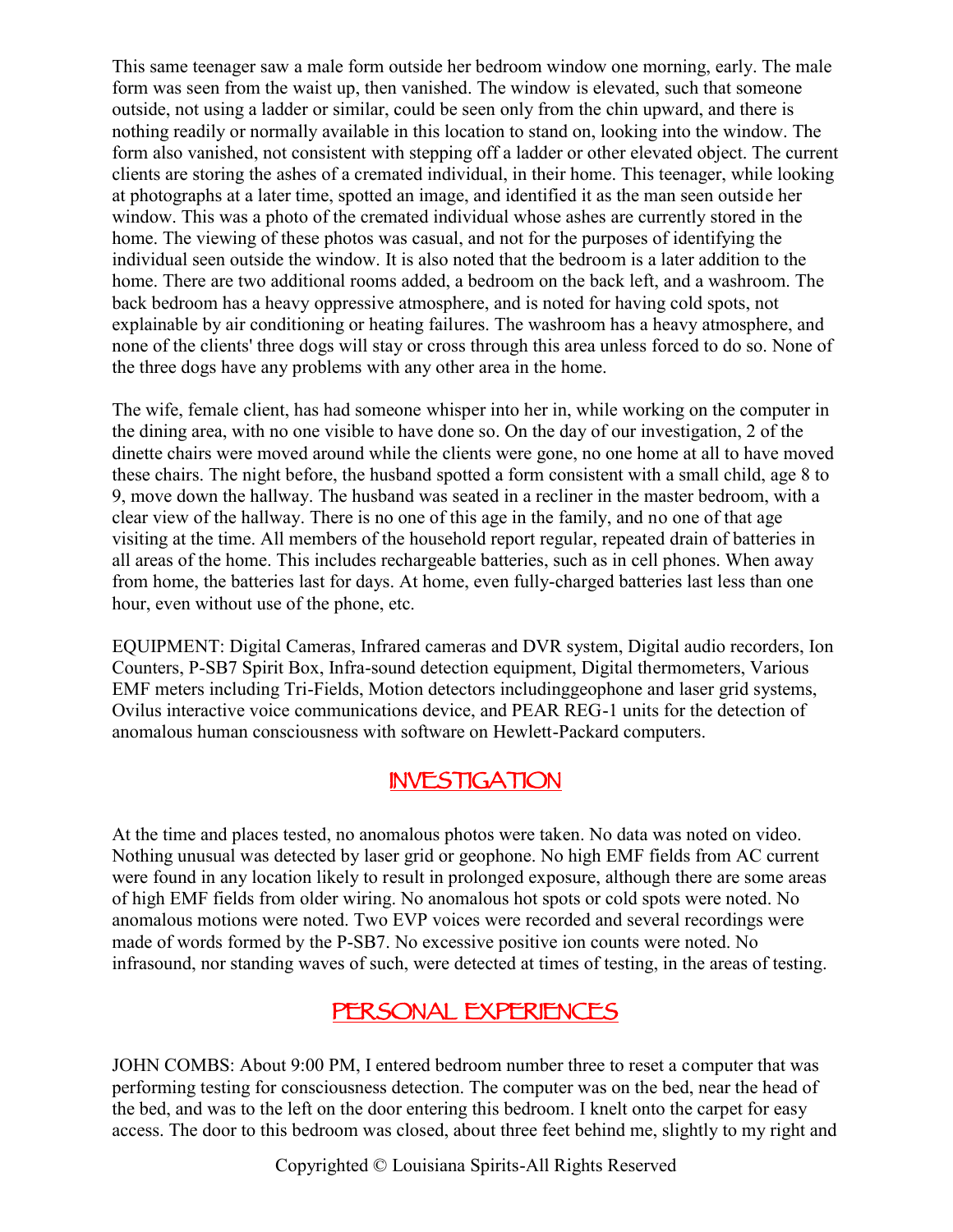to the rear. Bedroom number four was to my right, about 8 to 10 feet away. This door was closed, and the only access to bedroom four is the door, through bedroom three. As I was resetting the testing, lights out, the common door between bedroom three and bedroom four opened. This was slightly out on range of my vision, to my right. The door from the hallway into bedroom three, where I was, remained closed. I heard footsteps approaching from bedroom four toward me, and these steps did not seem unusual. I assumed that another investigator had been in bedroom four when I walked into bedroom three. It is noted that when walking on this floor, carpeted, the normal weight of the foot onto the carpet/wood floor does not make a noise consistent with weight being applied to the floor. The noise I heard was consistent with feet being drug across the carpet, a swishing type of step, but each step was distinct. As I looked up, no one was to be seen, and a thorough search of the two bedrooms did not reveal anyone other than myself. The door to/from the hallway remained closed the entire time. The opening of the common door, and the sound of feet moving across the nap of the carpet remains unexplained.

At about 11:00 PM, I again returned to bedroom three, to reset a computer performing consciousness testing. As I looked at the test just completed, the results were positive for a presence at the time of testing. My flashlight, with new batteries, was immediately extinguished with battery drain. The batteries, only an hour or so old, were not showing signs of deterioration or stress seconds before, and the drain was sudden, as if the light had been turned off. It would not come back on, and the replacement batteries performed perfectly.

BESS MAXWELL, TRACI MYERS, KEITH MYERS, CLIENT: All were in the master bedroom at about 8:15 PM. The client thought she heard a deep male voice behind her. At the same time, Keith Myers battery on his camera drained completely. Investigator Bess Maxwell felt and experienced a deep, cold chill. EVP Two EVP voices were recorded by Traci Myers.

1. In the attic, Bess Maxwell asks, "Do you hide in the attic because you are scared?". A very faint anomalous voice seems to say a soft "maybe".

2. In one of the bedrooms, Bess Maxwell asks, "Steve, are you here?". An anomalous voice replies "Come back".

### **PART TWO**

## **Consciousness Detection**

This type of testing is passive in nature and designed to detect, through the quantum tunneling method, the probability that a human type consciousness may be present affecting the REG-1 units, when all incarnate consciousness has been removed from the areas of testing.. The minimum reporting standard for this type testing is  $p$  < .05, with p (probability) representing the chance that the event could be the result of chance alone in the probability distribution. Thus, the probability of an anomaly is 95% per test, or greater, to be considered statistically significant. We then compute the probability that all tests are false, that is, that none of the tests indicate an anomaly.

A total of 67 tests were run in all areas. At the minimum reporting standard of .05, we would expect to receive a total of 3.35 tests (4.0) due to chance alone affecting the probability distribution, resulting in 3.35 false positives for the human consciousness being the cause.  $(67x, 05 = 3.35)$  The actual mean score for the 30 positive tests was p< .028262. The correction for the number of expected false positives would be  $67 \times 0.028262 = 1.89$  false positives, which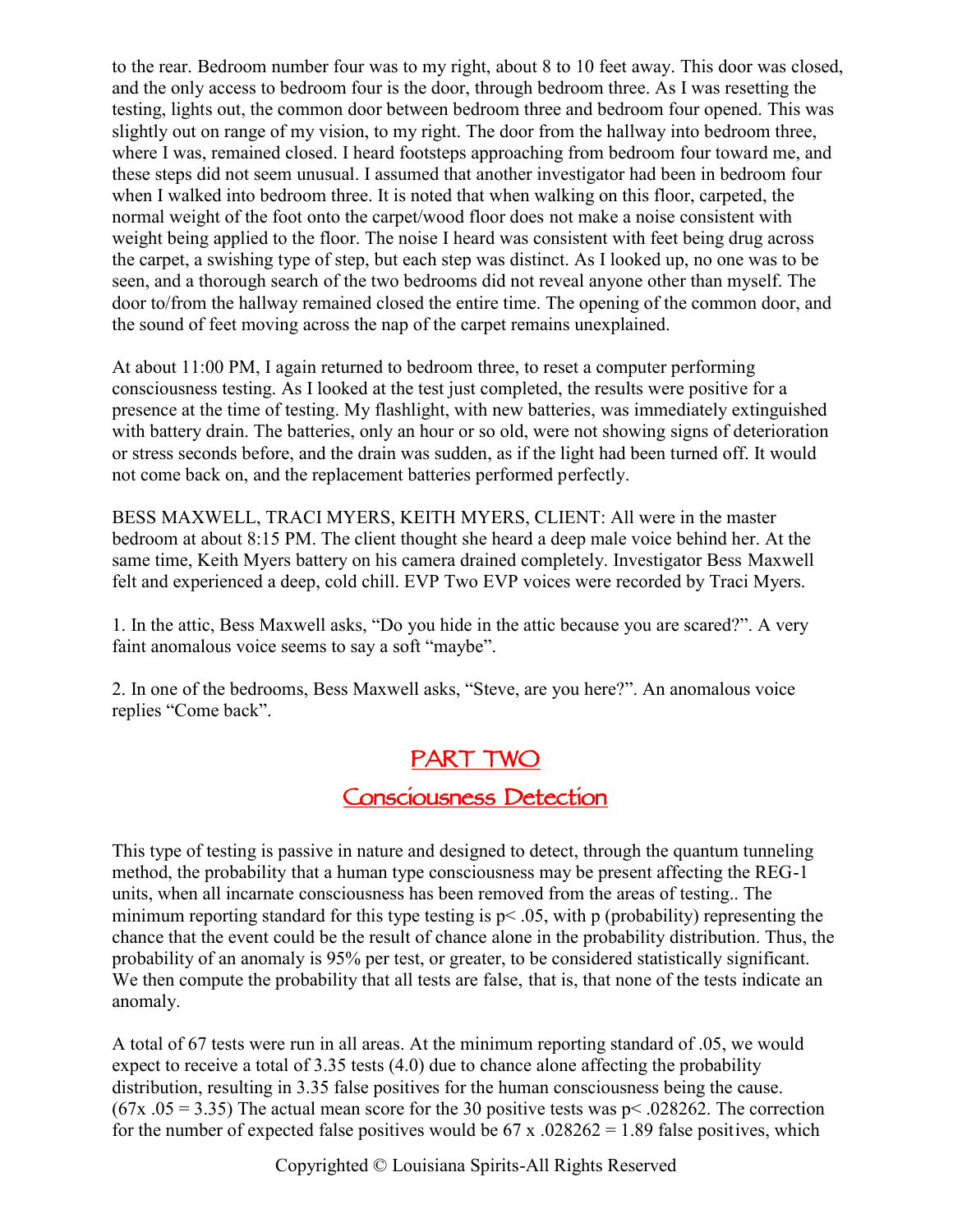we would round up to 2. As noted, we received 30 positives, much greater then the mathematically expected 2 if only chance were involved. After the room designation, the number included is the test number conducted in that particular room. The test scores are as follows:

COMPUTER 1 1st test at 7:32 PM 1st positive at 7:32 PM Bath 1  $z=1.659$  p $\leq 0.048558$ Bath 5  $z=1.855$  p $\leq$ .031798 Bedroom 2, test 4 z= 2.373 p<.008822 Bedroom 2, test 6 z= 1.647 p<.049779 Bedroom 2, test 7 z= 2.033 p<.021026

COMPUTER 2 1st test at 7:55 PM 1st positive at 8:33 PM Hall 4 z=  $1.828$  p  $\leq$  033775 Hall  $5 \text{ z} = 1.781 \text{ p} \leq 0.037456$ Attic 3  $z=1.661$  p<.048357 Attic 6  $z=$  2.016 p < 0219

COMPUTER 3 1st test at 6:51 PM 1st positive at 7:32 PM Laundry  $3 \text{ z} = 1.766 \text{ p} \leq 0.038698$ Laundry 4  $z=1.765$  p $\leq$  038782 Laundry 5  $z = 2.461$  p < 006928 Kitchen 4 z= 1.787 p<.036969 Kitchen 5 z= 2.041 p <.020625 Kitchen 6 z= 2.243 p < 0.012448 Kitchen 7 z= 1.889 p<.029446 Kitchen 8 z=  $1.925$  p<.027115 Kitchen 9 z= 1.936 p<.026436

COMPUTER 4 1st test at 7:52 PM 1st positive at 8:18 PM Bedroom 4, test  $3 \text{ z} = 2.087 \text{ p} \le 0.018444$ Bedroom 4, test  $4 \text{ z} = 2.084 \text{ p} \le 0.01858$ Bedroom 1, test 3 z= 1.677 p<.046771 Bedroom 1, test 7 z= 3.108 p<.000942

COMPUTER 5 1st test at 7:25 PM 1st positive at 7:35 PM Bedroom 3, test 2 z= 1.945 p<.025887 Bedroom 3, test 3 z= 1.688 p<.045706 Bedroom 3, test 5 z= 1.764 p<.038886 Dining Rm test  $3 \text{ z} = 1.741 \text{ p} \leq 0.00842$ Dining Rm test 5 z= 2.072 p<.019133 Test performed in chair moved earlier. Dining Rm test 6 z= 2.035 p < 0.020925 Test performed in chair moved earlier. Bedroom 3, test 7 z= 2.762 p<.002872 Bedroom 3, test 8 z= 1.881 p<.029986

The probability that these 30 tests are all false positives, due to chance alone in the probability distributions, and not indicative of human consciousness interaction when none incarnate was present to do so, through quantum tunneling is:

.000000000000000000000000000000000000000000000000038897 ANOTHER WAY OF EXPRESSING THIS IS: 3.8897 x 10 to the minus 50th power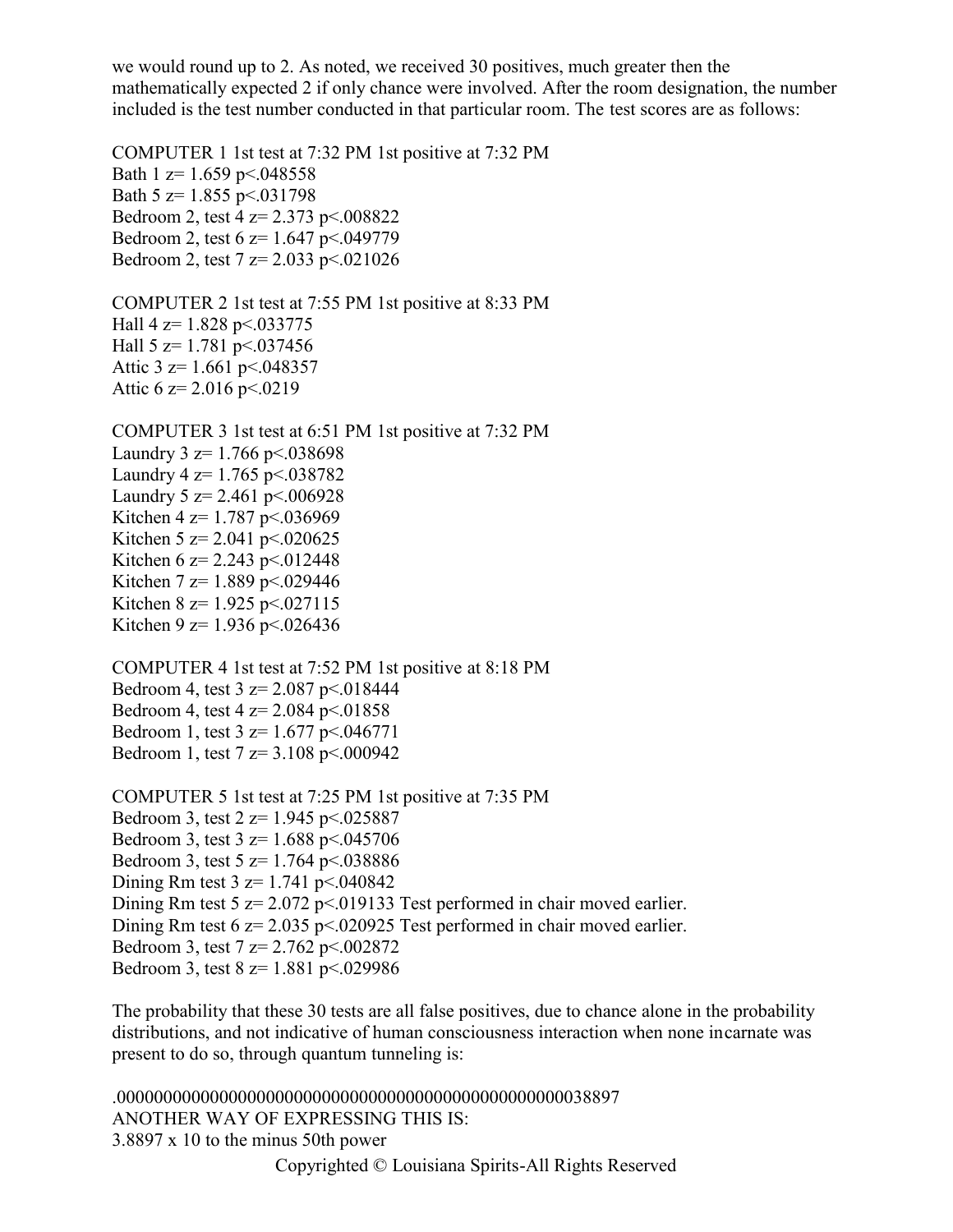### **PART THREE The Ovilus**

SUMMARY OF INTRODUCTION - PART THREE - The data presented here on Part Three IS NOT CONSIDERED EVIDENTIAL by the manufacturer of the Ovilus device or the La. Spirits North Team. It is simply included in the interests of completeness of events, and for study/research purposes only.

OVILUS SESSION – BEDROOM ONE (No significant data collected)

OVILUS SESSION – BEDROOMS THREE AND FOUR in the order received Actually Result Couch Thin **Nice** Whose - We asked for one of the investigators names to be announced and the Ovilus replied "whose". Beast – We asked the name of the cremated individual whose ashes currently were on the fireplace, and the Ovilus replied "Beast". This is the correct nickname for this individual. Ease Nickel Moan Completely Sixty Appetite Clear **Counter** Maze Adjective Say Tr Tease Gregg Proton After Marry Discernment Say Hike Clip Proton Hike Clip Applet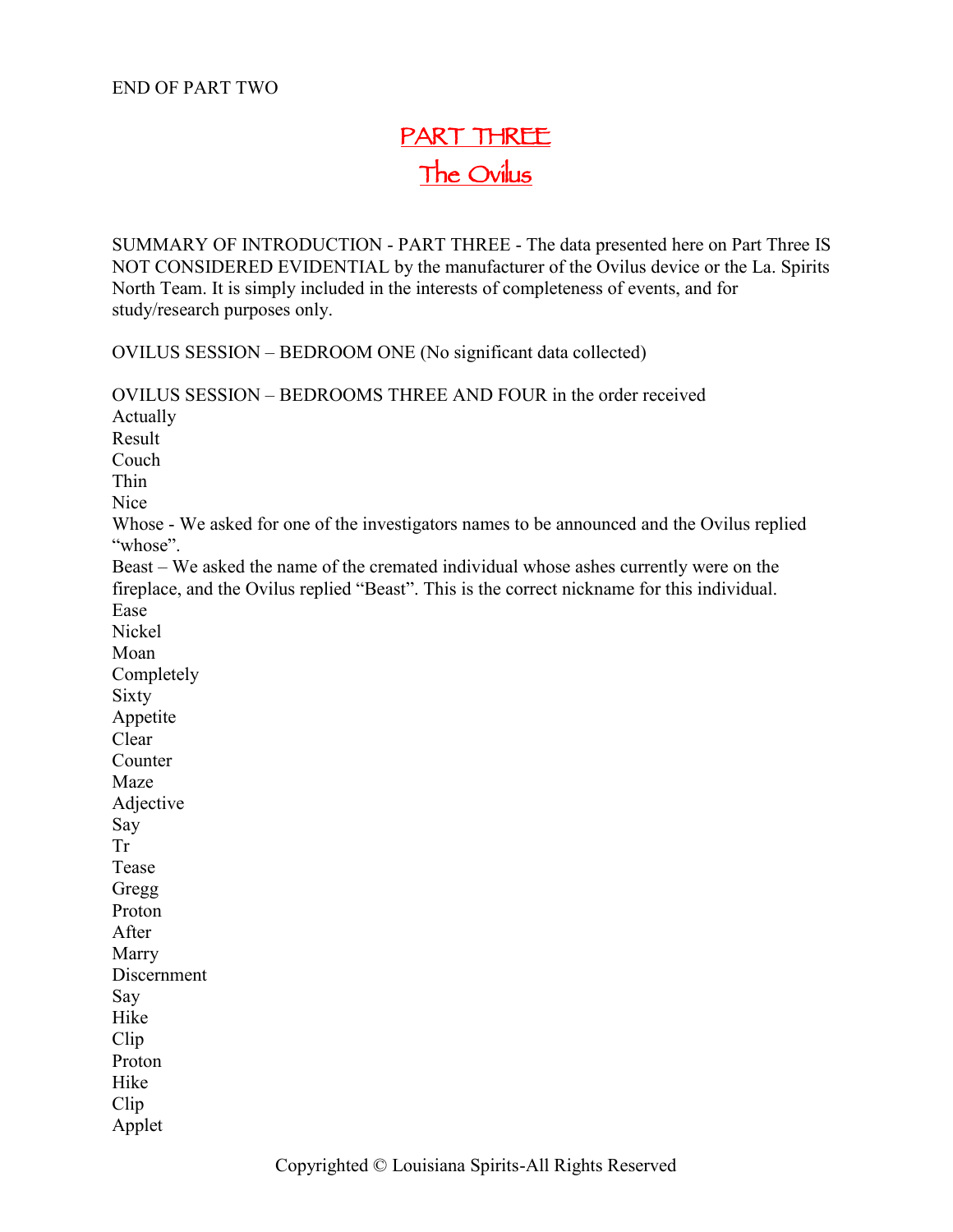Job Tina Chant Follow Afterlife Tremor Concentric Applet Job Stranger Am Race Sat Inside Desert Hairy Pay Supply Bear Course Scale Over Recuse Separate Away Silent Scale Plain Plains Bind Tissue Beckon Lunch Skip Violence Fall Figure Ride Sky Vinegar Of Luck Glory Sum For Potential Amanda Beckon Lunch President Become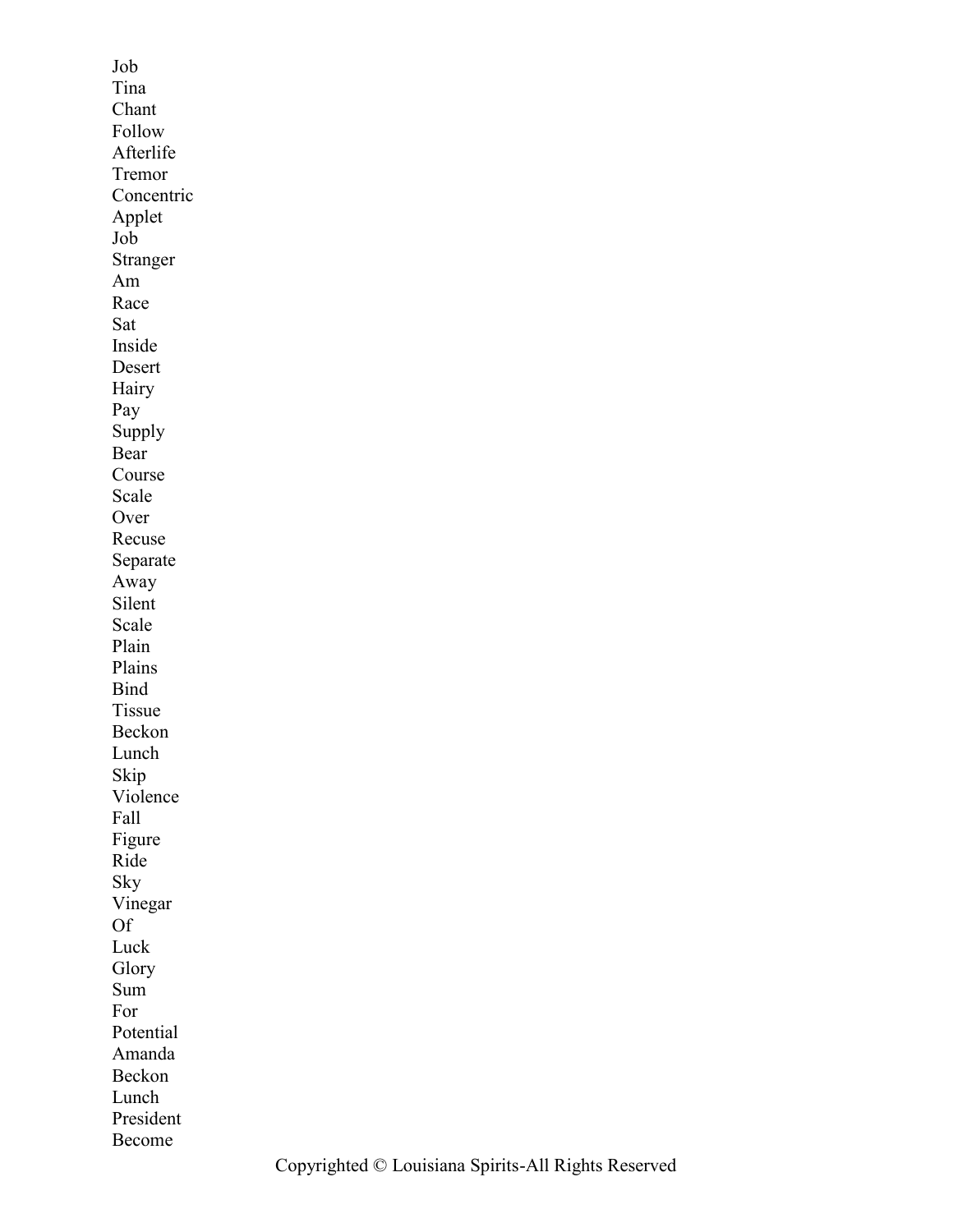Lunch Because Hi Hundred Curt Tremor **Concentric** Inside Desert Like Fun **Supply** Fair Recuse Separate Music END OF OVILUS WORD LIST

### **CLOSING NOTES – PART THREE**

There may have been additional incidents, or not. We have presented these incidents in Part Three in the interests of research and completeness of studies performed. It is acknowledged that answers may, in many cases, rely on judgment as to the accuracy of the answer. If the question, "Is the car red?" is posed, assuming the car's color is not a transition color, the answer of either "yes" or "no" may be easily evaluated. Or, assuming no transition color, the answer to "What color is the car?", the answer "red" may be easily evaluated. Others are not so simple, "Happy", for example. And it is readily acknowledged that those hearing a response from an Ovilus device may NOT have sufficient knowledge to correlate a given answer as relevant or "correct". The volume of comments received from the Ovilus device was very large, and there may be meanings that that those of us not experiencing daily life at this home, or intimately familiar with its history, do not have a connotation for. The list is presented as received, in proper order, in the interest of completeness of research conducted. It is also noted that, although the words are spoken individually, there may be meanings or connotations in word groupings within word lists. These meanings or connotations may only be meaningful to certain individuals with the experiences to which these word phrases pertain, and not to all individuals. Words within the list that have an inordinate statistical frequency of appearance may also fall within the meaningful category, and need to be analyzed by those with a more intimate knowledge of the history of the location.

END PART THREE

### **PART FOUR THE MODEL P-SB7 SPIRIT BOX**

This device utilizes a milli-second adjustable forward or reverse sweep technique coupled with a white noise distribution between frequency steps. This is designed to add ambient sound energy for the production of real time EVP, allowing for instant feedback in communications attempts. See item 16 in "General Parameters of the EVP Phenomenon". There were four instances of